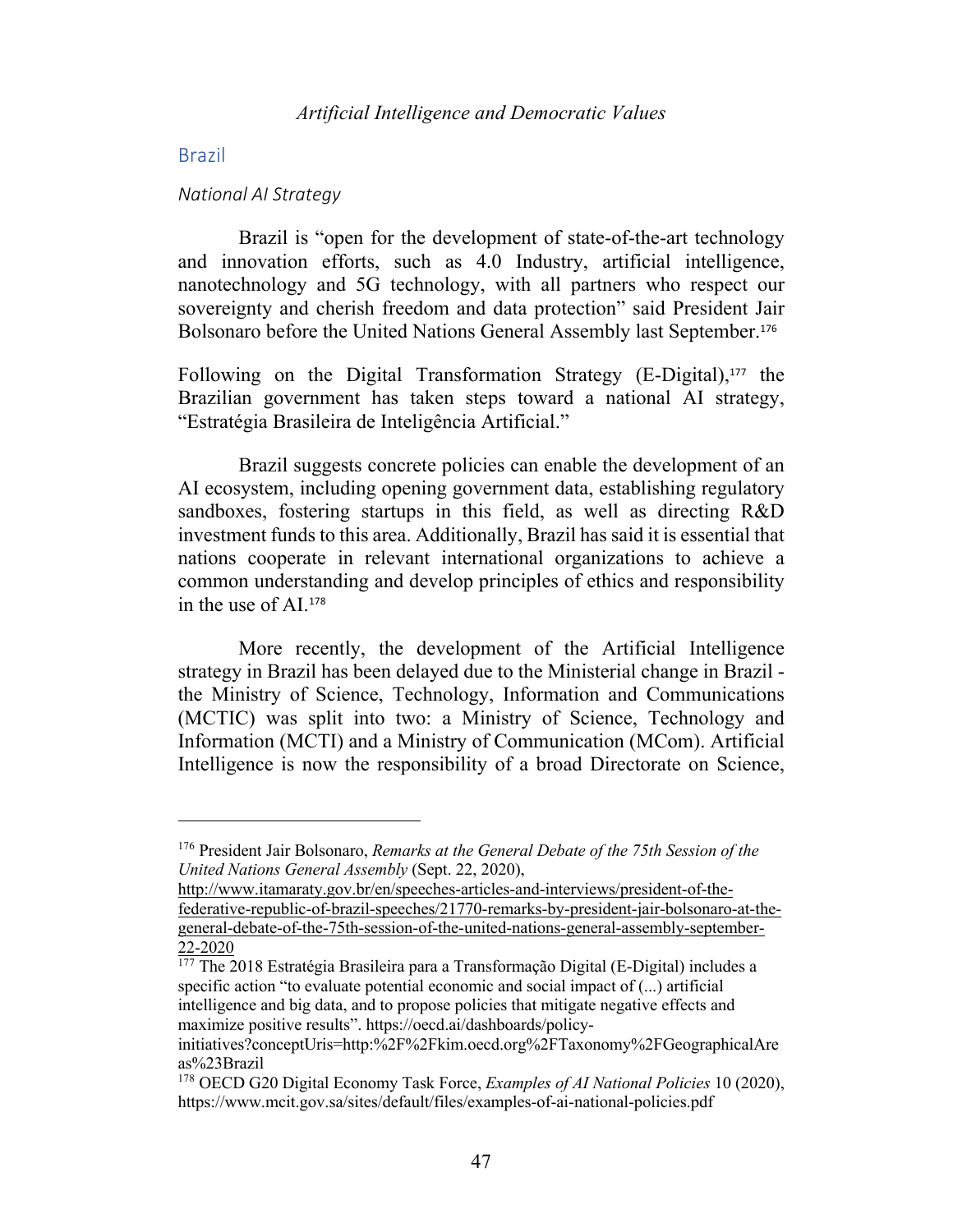Technology and Digital Innovation (under the Secretary of Entrepreneurship and Innovation of MCTI).<sup>179</sup>

# *Public Participation*

The Ministry of Science, Technology, Innovations and Communications (MCTIC) organized an online public consultation between December 2019 and February 2020 to gather inputs for "a National Artificial Intelligence Strategy that allows to enhance the benefits of AI for the country, mitigating any negative impacts."<sup>180</sup>

According to the terms of the public consultation, "the objective of the strategy is to solve concrete problems in the country, identifying priority areas in the development and use of AI-related technologies in which there is greater potential for obtaining benefits. It is envisaged that AI can bring gains in promoting competitiveness and increasing Brazilian productivity, in providing public services, in improving people's quality of life and in reducing social inequalities, among others."

The consultation presented discussion keys in thematic areas related to AI, focusing on the government's role regarding the impact of such technologies in society. Relevant documents to artificial intelligence were made available on the consultation website. The consultation collected about 1,000 contributions in total, which are being taken into account for the development of the strategy proposal.<sup>181</sup>

### *Research & Development*

Brazil plans to establish eight AI research centres in 2020 in four focus areas: health, agriculture, industry, and smart cities. Aimed to conduct research, to foster an AI ecosystem and stimulate start-ups, and to build human capacity in related technologies, these centers will bring together

http://participa.br/estrategia-brasileira-de-inteligencia-artificial/blog/apresentacao-einstrucoes

<sup>179</sup> Ministério da Ciência, Tecnologia e Inovações, *Organization Chart,* https://www.gov.br/mcti/pt-br/imagens/organograma/sempi.pdf

<sup>180</sup> Participate Brazil, Ministério da Ciência, Tecnologia, Inovações e Comunicações, *Brazilian Artificial Intelligence Strategy - Qualifications for a Digital Future,*

<sup>181</sup> OECD AI Policy Observatory, *Policy Initiatives for Brazil,*  https://oecd.ai/dashboards/policy-

initiatives?conceptUris=http:%2F%2Fkim.oecd.org%2FTaxonomy%2FGeographicalAre as%23Brazil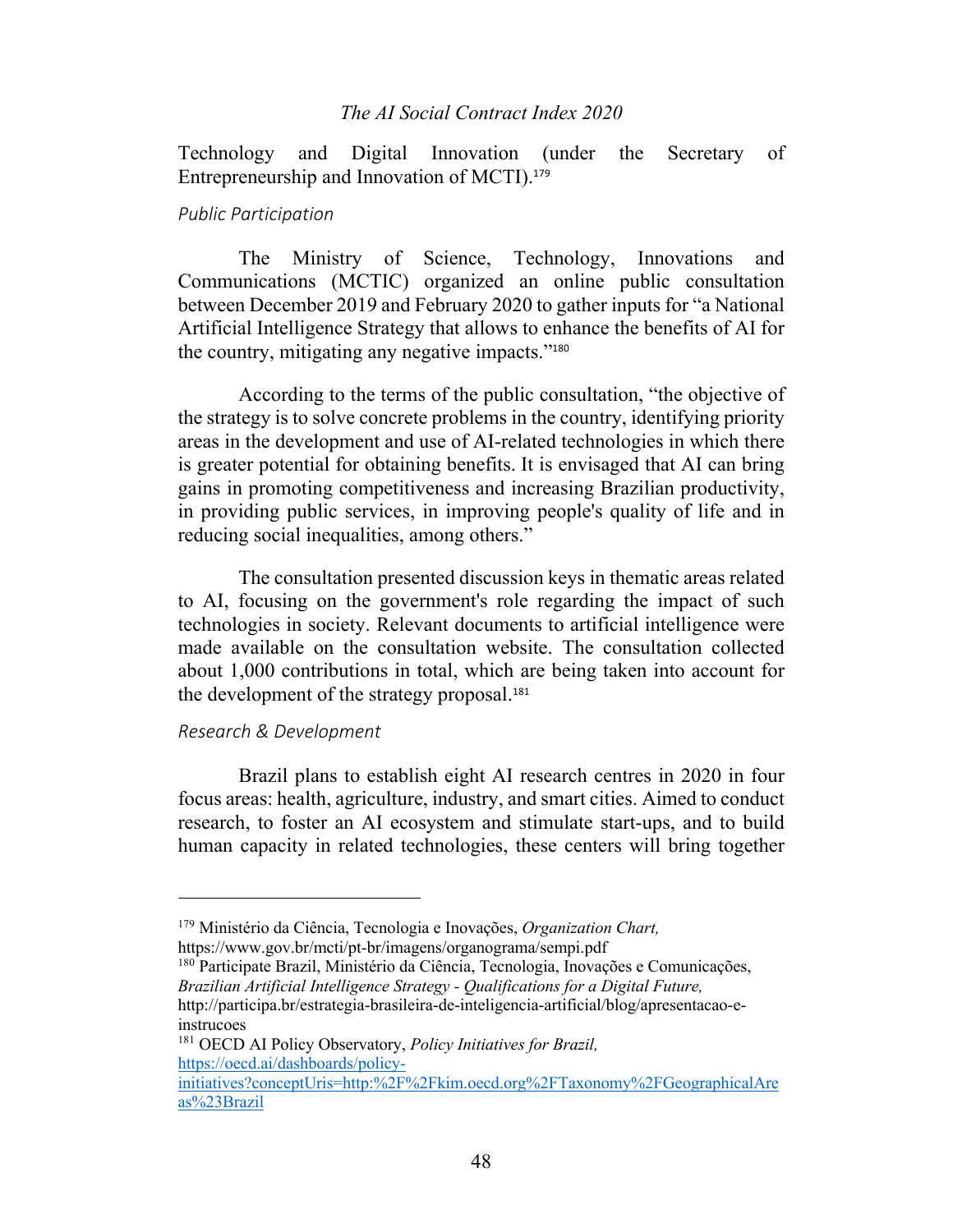governmental, academic, and private sector entities to benefit the private and public sectors and the workforce.<sup>182</sup>

Brazil's largest public/private AI research facility, the Artificial Intelligence Center (C4AI), was launched in October 2020 to tackle five major challenges related to health, the environment, the food production chain, the future of work and the development of Natural Language Processing technologies in Portuguese, as well as projects relating to human wellbeing improvement as well as initiatives focused on diversity and inclusion.<sup>183</sup>

In November 2020, the Brazilian government announced the launch of a national innovation network focused on AI. Aimed to increase the production capacity and competitiveness of local companies, the network results from the cooperation between the MCTI and the Brazilian Industrial Research and Innovation Company. The network will encourage use of advanced technologies in various productive sectors. Seventeen research centers with infrastructure and skilled professionals in areas such as machine learning, Internet of Things, Big Data, will support startups and established businesses in the development of new products and services based on the technology.<sup>184</sup>

### *Privacy*

In September 2020, Brazil's President signed the new Brazilian data protection law, *Lei Geral de Proteção de Dados Pessoais* (LGPD). <sup>185</sup> The LGPD is the first comprehensive data protection law in Brazil and mirrors

https://www.zdnet.com/article/brazil-launches-artificial-intelligence-center/

<sup>182</sup> OECD G20 Digital Economy Task Force, *Examples of AI National Policies* 10 (2020), https://www.mcit.gov.sa/sites/default/files/examples-of-ai-national-policies.pdf <sup>183</sup> Angelica Mari, *Brazil launches artificial intelligence center*, Brazil Tech (Oct. 14, 2020)

<sup>&</sup>lt;sup>184</sup> Angelica Mari, *Brazil creates national AI innovation network*, Brazil Tech (Nov. 2, 2020), https://www.zdnet.com/article/brazil-creates-national-ai-innovation-network/

<sup>&</sup>lt;sup>185</sup> Presidency of the Republic Sub -General Secretariat for Legal Affairs, General Law on Protection of Personal Data (LGPD) (Aug. 14, 2020) (GT)

http://www.planalto.gov.br/ccivil\_03/\_ato2015-2018/2018/Lei/L13709.htm; Katitza Rodriguez, Veridiana Alimonti, *A Look-Back and Ahead on Data Protection in Latin America and Spain* (Sept. 21, 2020), https://www.eff.org/deeplinks/2020/09/look-backand-ahead-data-protection-latin-america-and-spain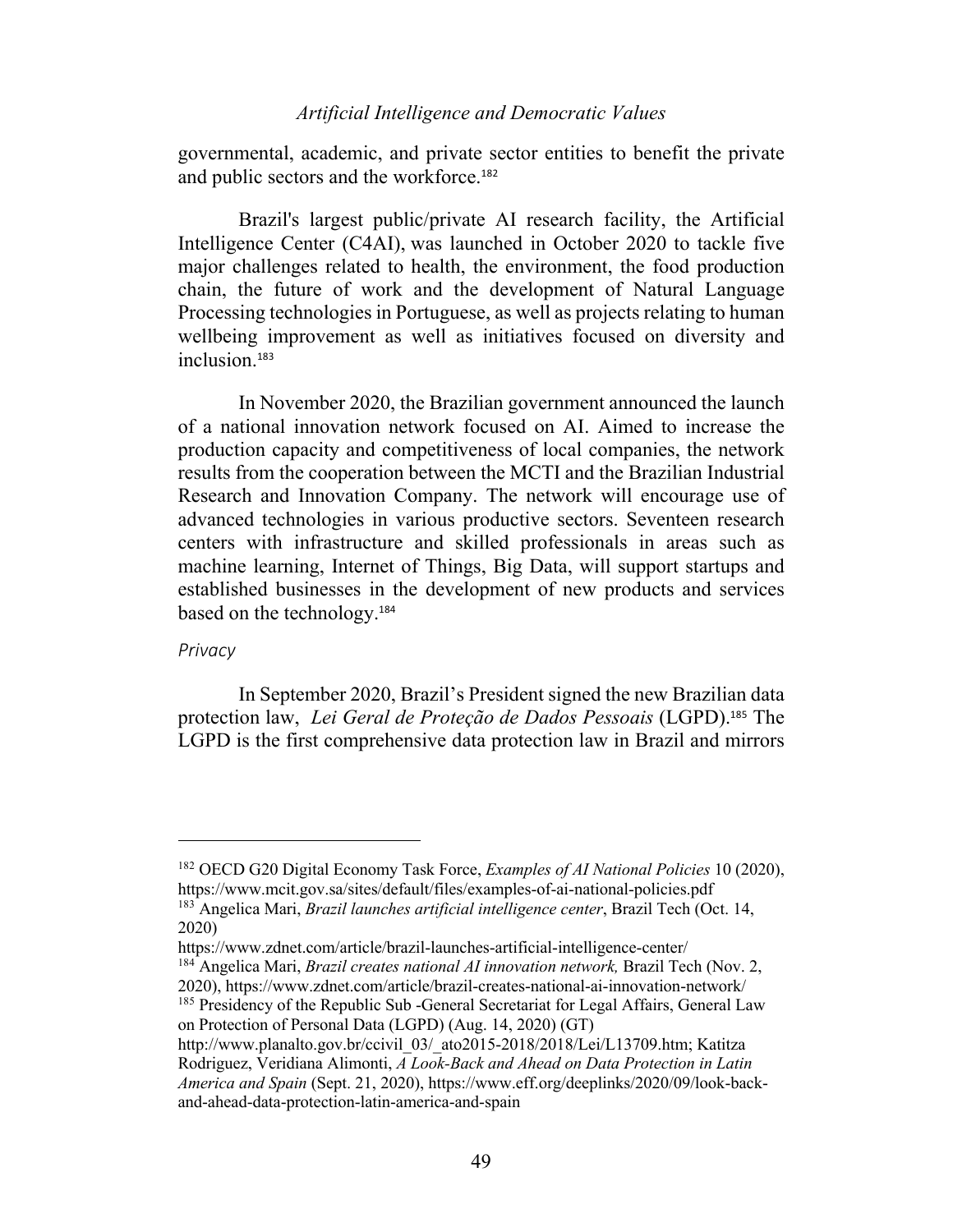the European Union's GDPR. <sup>186</sup> Before the LGPD, data privacy regulations in Brazil consisted of various provisions spread across Brazilian legislation.<sup>187</sup>

Seven principles underpin the protection of personal data in the LGPD: (1) respect for privacy; (2) informative self-determination; (3) freedom of expression, information, communication and opinion; (4) the inviolability of intimacy, honor and image; (5) economic and technological development and innovation; (6) free enterprise, free competition and consumer protection; and (7) human rights, the free development of personality, dignity and the exercise of citizenship by natural persons.

The LGPD is relevant to the processing of personal data in relation to AI applications.<sup>188</sup>

# *Data Protection Authority*

The LGPD establishes a national data protection authority in Brazil *Autoridade Nacional de Proteção de Dados* (*ANPD*) as an agency of the federal government linked to the office of the President of Brazil. <sup>189</sup> From a subject matter perspective, the ANPD is guaranteed technical and decisionmaking autonomy, <sup>190</sup> and is given important attributions related to the LGPD interpretation, application and enforcement.<sup>191</sup>

Among other powers, the National Data Protection Authority (1) regulates the General Data Protection Law; (2) supervises compliance with

<sup>186</sup> Hogan Lovells Engage, *Brazil creates a Data Protection Authority* (Jan. 11, 2019), https://www.engage.hoganlovells.com/knowledgeservices/news/brazil-creates-a-dataprotection-authority

<sup>187</sup> DLA Piper, *Data Protection Laws of the World: Brazil*,

https://www.dlapiperdataprotection.com/index.html?t=law&c=BR

<sup>188</sup> Lexology, *An interview with Demarest Advogados discussing artificial intelligence in Brazil* (Nov. 27, 2020), https://www.lexology.com/library/detail.aspx?g=70705701-b4c6- 4aa7-8a8a-344dd757f578

<sup>189</sup> LGPD, Art. 55-A.

<sup>190</sup> LGPD, Art. 55-B.

<sup>191</sup> LGPD, Art. 55-J. Centre for Information Policy Leadership (CIPL) and Centro de Direito, Internet e Sociedade of Instituto Brasiliense de Direito Público (CEDIS-IDP), *The Role of the Brazilian Data Protection Authority (ANPD) under Brazil's New Data Protection Law (LGPD)* (Apr. 17, 2020), https://www.huntonprivacyblog.com/wpcontent/uploads/sites/28/2020/08/en\_cipl-

idp\_paper\_on\_the\_role\_of\_the\_anpd\_under\_the\_lgpd\_04.16.pdf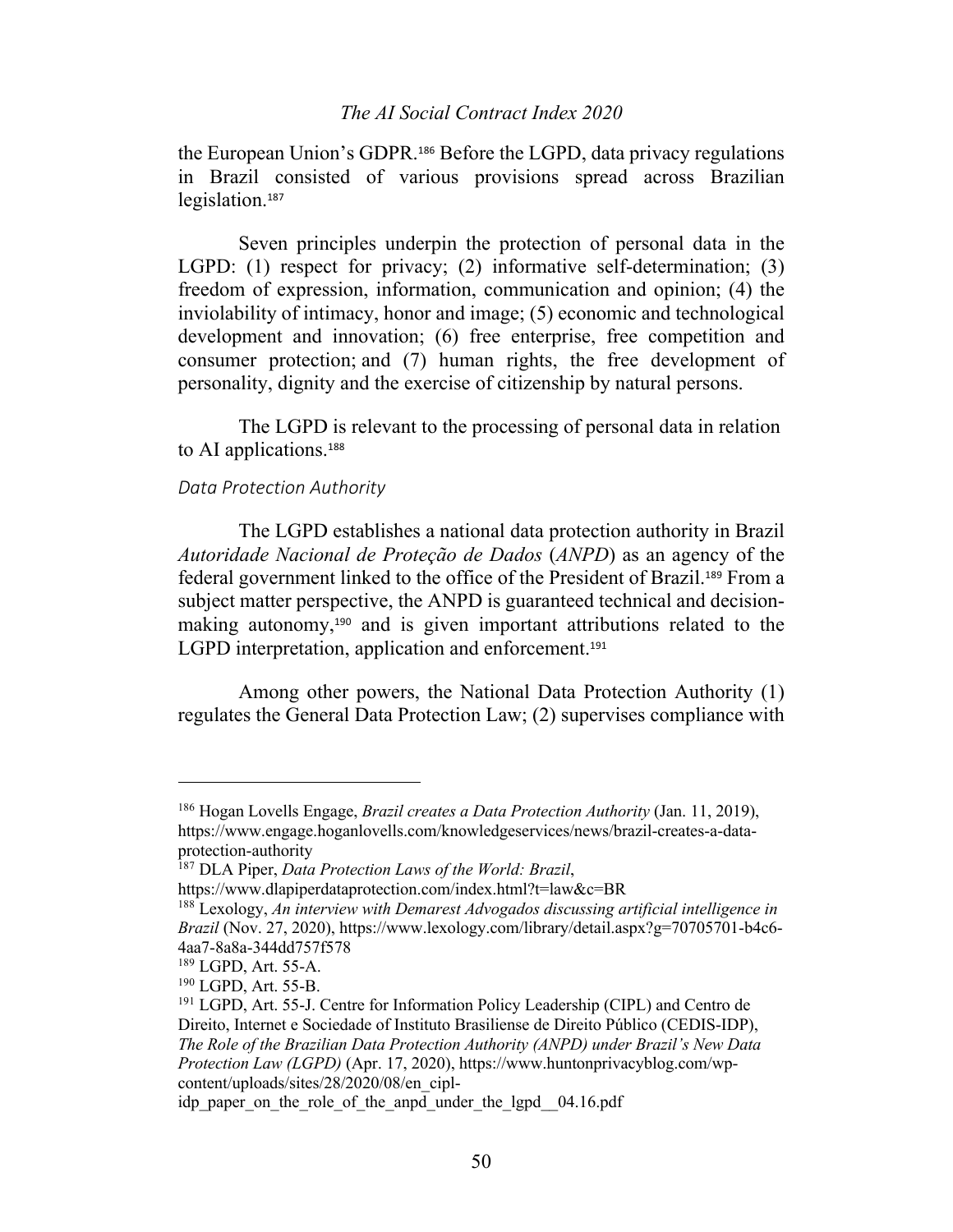personal data protection legislation, with a view to protecting the fundamental rights of freedom, privacy and the free development of the natural person's personality; (3) develops the guidelines of the National Data Protection Plan in order to protect the fundamental rights of freedom, privacy and the free development of the personality of the natural person; and (4) applies administrative sanctions, after the respective provisions come into force in August 2021 and the matter is regulated, considering the public consultation contributions.<sup>192</sup>

In September 2020, the Federal Government published the regulatory structure of the ANPD with the objective of giving effect to the LGPD and enabling sanctions for non-compliance.<sup>193</sup>

There is concern that the ANPD lacks independent authority. Of the five members of the ANPD Board of Directors appointed by the President, three were military, including the ANPD's president.<sup>194</sup> The OECD stated in October 2020, "administrative and legal frameworks that leave open even a small possibility of a privacy enforcement authority being instructed by another administrative body on how to exercise its functions do not satisfy the independence criterion."<sup>195</sup> The OECD recommended that Brazil amend the law establishing the National Data Protection Authority; ensure that the rules for appointing the ANPD's Board of Directors and the National Council for the Protection of Personal Data are transparent, fair and based on technical expertise; and guarantee an adequate and predictable budget to the ANPD through a transparent process"

<sup>192</sup> LGPD, Art. 55-J [GT], https://www.gov.br/secretariageral/pt-

br/noticias/2020/agosto/governo-federal-publica-a-estrutura-regimental-da-autoridadenacional-de-protecao-de-dados.

<sup>193</sup> Government of Brazil, *Federal Government publishes the regulatory structure of the National Data Protection Authority: Measure complies with the General Personal Data Protection Law and provides conditions for the operationalization of personal data protection in Brazil* (Sept. 2, 2020) [GT], https://www.gov.br/secretariageral/ptbr/noticias/2020/agosto/governo-federal-publica-a-estrutura-regimental-da-autoridadenacional-de-protecao-de-dados.

<sup>194</sup> Paula Pagani, Rafael Szmid, *Brazil's Senate approves Presidential appointees for Brazilian Data Protection Authority* (Oct. 23, 2020),

https://www.jdsupra.com/legalnews/brazil-s-senate-approves-presidential-63220/ <sup>195</sup> OECD, *Going Digital in Brazil* 127 (Oct. 26, 2020), https://www.oecdilibrary.org/docserver/e9bf7f8a-en.pdf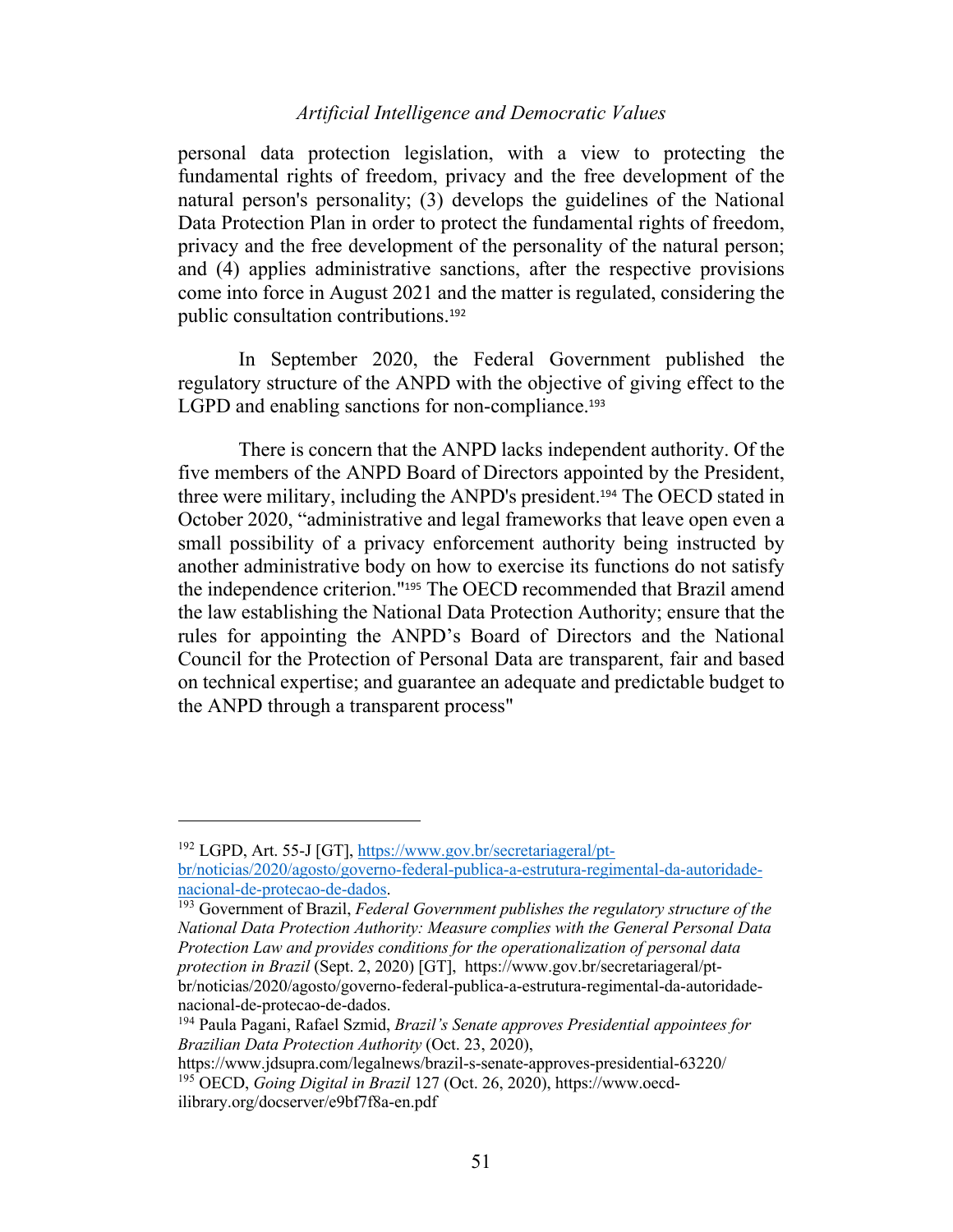### *Medical Data*

According to another OECD report for the G20, Brazil is in the process of establishing regulation in the area of privacy and personal data protection in health systems, consistent with existing legislation, including the LGPD. To this end, the country is developing a national electronic health records system, which aims to provide a robust database for current medical use, as well as for technology development and innovation.<sup>196</sup>

# *Algorithmic Transparency*

Article 20 of the LGPD establishes the right of individuals "to request the review of decisions taken solely on the basis of automated processing of personal data that affect his interests, including decisions designed to define his personal, professional, consumer and credit profile or aspects of your personality."

As a result, "the controller must provide, whenever requested, clear and adequate information regarding the criteria and procedures used for the automated decision, observing the commercial and industrial secrets." Where the information is not provided due to the observance of commercial and industrial secrecy, the national data protection authority "may perform an audit to verify discriminatory aspects in automated processing of personal data."<sup>197</sup>

Brazilian researchers, such as Prof. Renato Leite Monteiro, understand that a comprehensive interpretation of LGPD, in conjunction with the Constitution, consumer law and other legal provisions, guarantees the existence of a right to explanation in Brazil. However, this position demands greater jurisprudential consolidation.<sup>198</sup>

#### *AI and the Judiciary*

With a current backlog of 78 million lawsuits, the Brazilian judicial system operates with substantial challenges in case flow management and a

<sup>196</sup> OECD G20 Digital Economy Task Force, *Examples of AI National Policies* 10 (2020), https://www.mcit.gov.sa/sites/default/files/examples-of-ai-national-policies.pdf <sup>197</sup> LGPD, Art. 20 [GT].

<sup>198</sup> Institute for Research on Internet and Society, *Automated decisions and algorithmic transparency* (Nov. 16, 2019), https://irisbh.com.br/en/automated-decisions-andalgorithmic-transparency/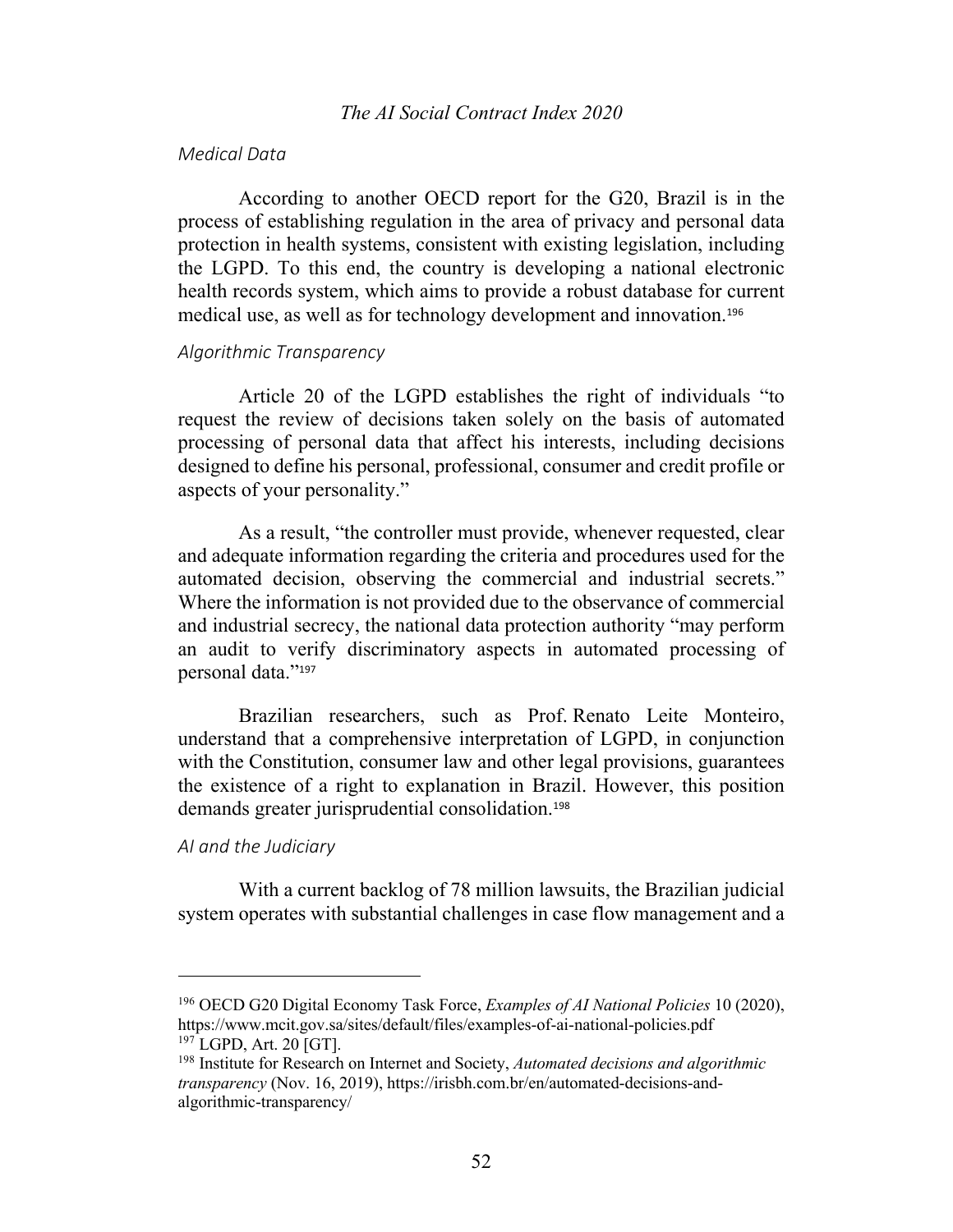lack of resources to meet this demand<sup>199</sup> has led to numerous initiatives<sup>200</sup> involving Artificial Intelligence.

Against this background, the President of the National Council of Justice, *Conselho Nacional de Justiça (CNJ*), a judicial agency responsible for the administrative and financial control of the judiciary and the supervision of judges,<sup>201</sup> has published in August 2020 a Resolution on ethics, transparency and governance in the production and use of Artificial Intelligence in the Judiciary. <sup>202</sup> The National Council of Justice Resolution addresses AI related requirements such as respect for human rights, preservation of equality, non-discrimination, plurality and solidarity, transparency (from disclosure to explainability), data security, user control and accountability.

The Public Prosecutor's Office<sup>203</sup> of the State of Rio de Janeiro has reportedly invested in data science and AI to expedite investigations and

<sup>199</sup> SIPA, *The Future of AI in the Brazlian Judicial System: AI Mapping, Integration and Governance*, https://itsrio.org/wp-content/uploads/2020/06/SIPA-Capstone-The-Futureof-AI-in-the-Brazilian-Judicial-System-1.pdf. (The study presents an overview of the current uses of AI in the Brazilian Judiciary and suggests the adoption of a collaborative governance structure that allows courts to achieve greater collaboration and cooperation using the Electronic Judicial Process (PJE). In addition, it presents an analysis of the principles, processes, incentives and internal regulations that govern the PJE and suggests ways of improving and expanding the current management model, in accordance with international best practices).

 $^{200}$  AI devices (called "robots"), tested in the Brazilian Judiciary include Leia, Poti, Jerimun, Clara, Radar, Elis, Sinapse, Victor, each with a specific function.

<sup>201</sup> US Law Library of Congress, *Brazil, Legal Research Guide – The Judicial Branch* (2011), https://www.loc.gov/law/help/legal-research-guide/brazil-judicial-branch2\_2011- 005662\_RPT.pdf

<sup>202</sup> National Council of Justice, Resolution No. 332, *Provides for ethics, transparency and governance in the production and use of Artificial Intelligence in the Judiciary and provides other measures* (Aug. 21, 2020),

https://www.jusbrasil.com.br/diarios/documentos/917269827/resolucao-n-332-25-08- 2020-do-cnj.

 $203$  In Brazil, the Prosecution Service is not part of the Executive, Legislative or Judicial branches, being totally independent. It cannot be terminated and its duties cannot be transferred to other government agencies. Prosecutors have their independence guaranteed by the Brazilian Constitution. Therefore, they are subordinated to an authority for administrative purposes only, but each member of the Prosecution Service is free to act according to their conscience and convictions under the law. Brazilian Prosecution Service, http://www.prrj.mpf.mp.br/english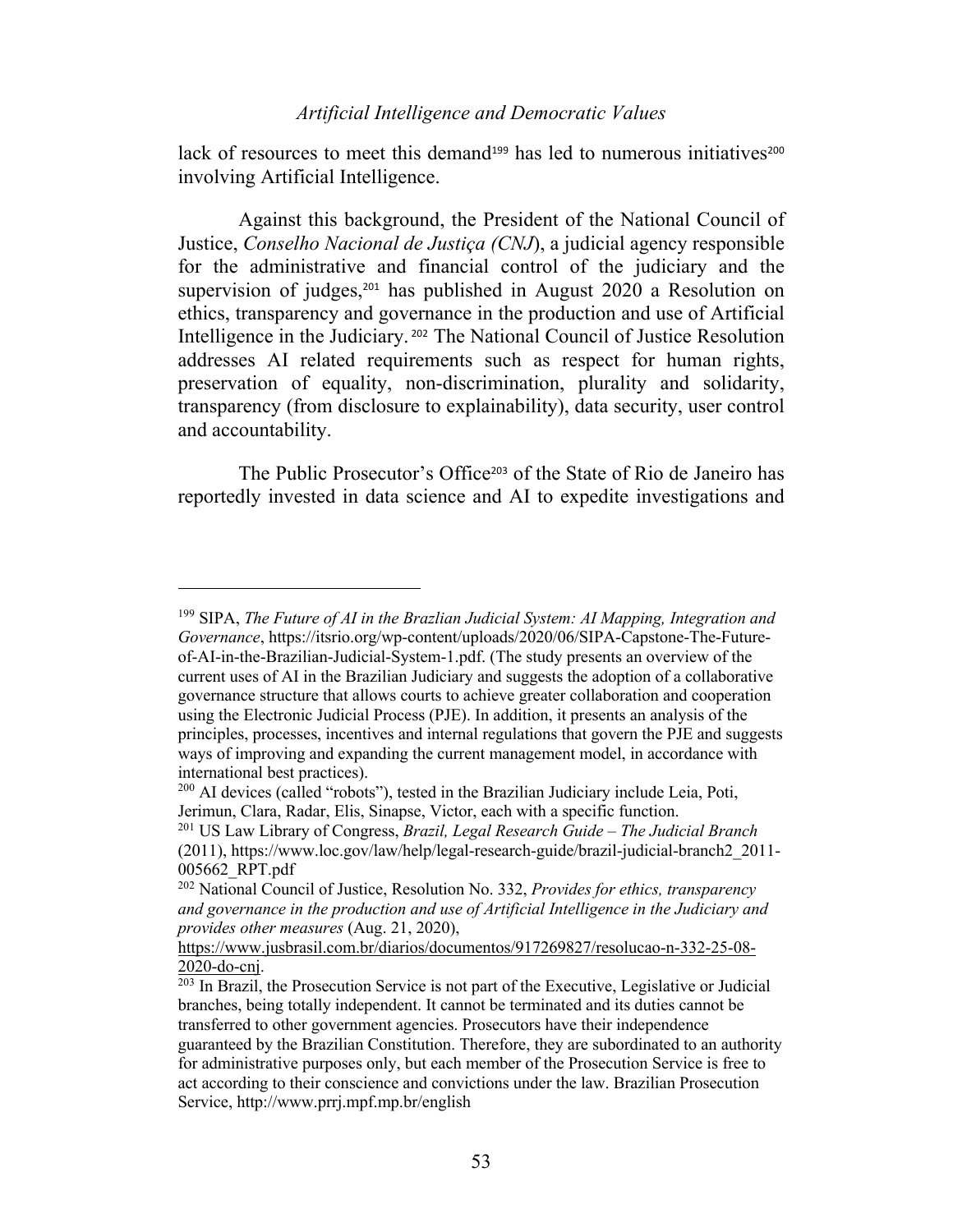prevent crimes.<sup>204</sup> The system allowed information from different sources and bodies to be collected and also real-time data to be collected from suspected criminals.<sup>205</sup> Likewise, Brazil's federal and state police are using AI applications such as military drones<sup>206</sup> and crime prediction software.<sup>207</sup>

It is worth recalling that, like the EU GDPR, the LGPD (Art. 4) excludes "the processing of data for the purposes of public security" from its scope and states that such processing "shall be governed by specific legislation, which shall provide proportional and strictly necessary measures in order to serve the public interest." However, such specific legislation does not yet exist in Brazil. 208

### *Facial recognition*

Facial Recognition is implemented by both the public and private sectors in Brazil. According to *Instituto Igarapé*, a Brazilian think tank, there were at least 48 facial recognition applications throughout 16

<sup>204</sup> *MPRJ Aposta em Inteligência Artificial para Agilizar Investigações no Rio*, G1 (Oct. 1, 2018), https://g1.globo.com/rj/rio-de-janeiro/noticia/2018/10/01/mp-aposta-eminteligencia-artificial-para-agilizar-investigacoes-no-rj.ghtml, *archived*

*at* https://perma.cc/MYB5-99TW

 $^{205}$  https://www.loc.gov/law/help/artificial-intelligence/americas.php# ftnref2 -

<sup>206</sup> ISTOE*, Against organized crime, PF puts unmanned aerial vehicle in the Amazon (Aug, 20, 2016),* https://istoe.com.br/contra-o-crime-organizado-pf-poe-veiculo-aereonao-tripulado-na-amazonia/

<sup>207</sup> Sarah Griffiths, *CrimeRadar is using machine learning to predict crime in Rio*, Wired UK (Aug. 18, 2016), https://www.wired.co.uk/article/crimeradar-rio-app-predict-crime. See also United for Smart Sustainable Cities, *Crime prediction for more agile policing in cities –Rio de Janeiro, Brazil: Case study of the U4SSC City Science Application Framework* (Oct. 2019), https://igarape.org.br/wp-

content/uploads/2019/10/460154\_Case-study-Crime-prediction-for-more-agile-policingin-cities.pdf

<sup>208</sup> Mariana Canto, *Submission to the UN Special Rapporteur on the promotion and protection of the right to freedom of opinion and expression: The Surveillance Industry* (Feb. 2019),

https://ohchr.org/Documents/Issues/Opinion/Surveillance/MARIANA%20CANTO.pdf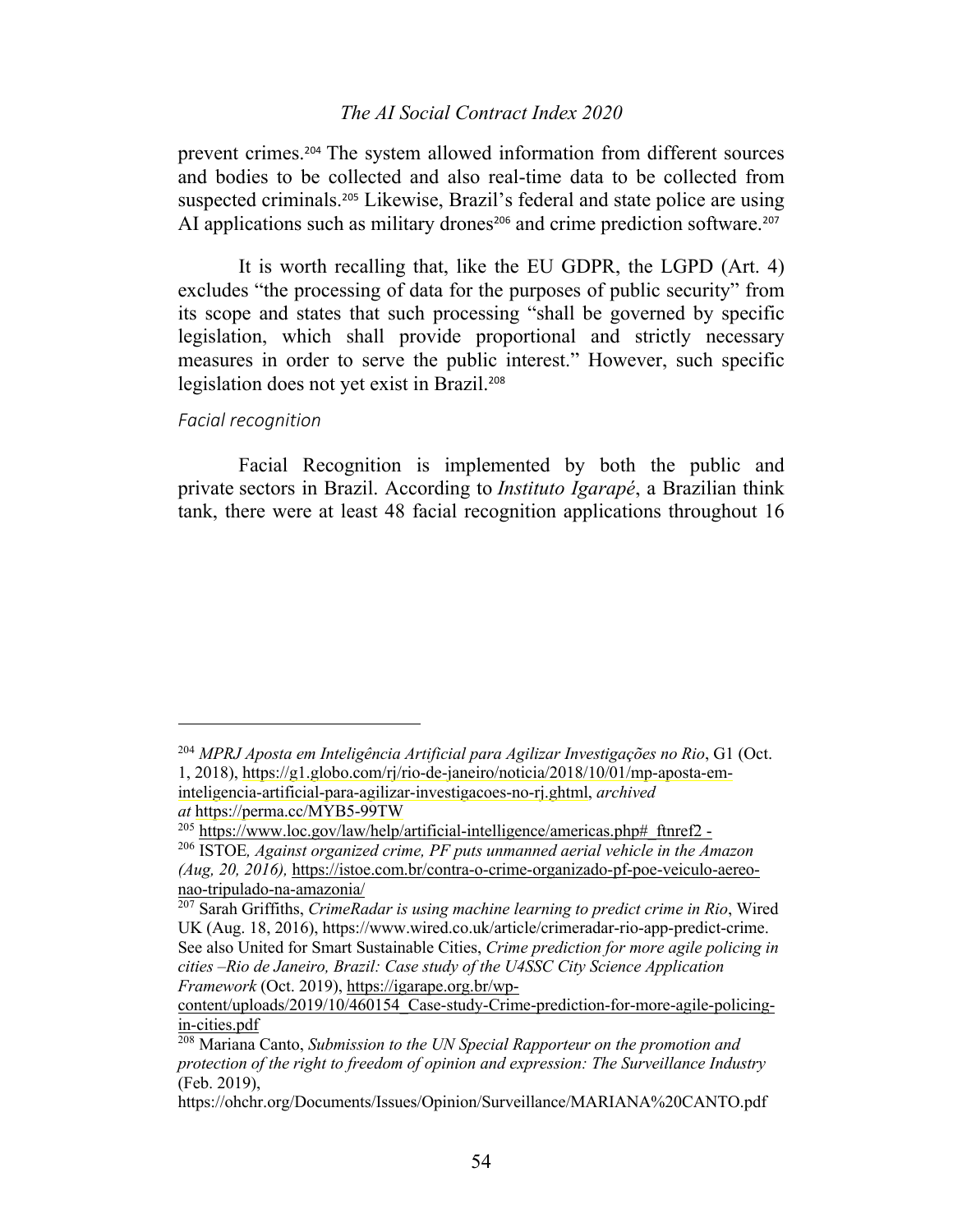Federal States between 2011 to 2019.<sup>209</sup> The main use sectors are (i) public security, (ii) border control, (iii) transportation and (iv) education.<sup>210</sup>

In August 2018, the Brazilian Institute of Consumer Protection (IDEC) filed a public civil action<sup>211</sup> for breach of privacy and consumer legislation against the São Paulo Metro operator, regarding an AI crowd analytics system that claimed to predict the emotion, age, and gender of metro passengers without processing personal data.<sup>212</sup> The operator was ordered to stop collecting data and remove the cameras, but the case moved forward, and a decision is now expected to be made soon.

Another monitoring system with facial recognition to be installed in the São Paulo subway network is being challenged in Court. Early 2020, the operating company was requested to provide clarifications on risk and impact assessment expected with the implementation of the new technology, on how personal data will be processed, on technical databases and security systems issues, and on actions to mitigate the potential risk of a data breach.<sup>213</sup>

The Brazilian police has also been using live facial recognition for Carnival with now plans to use the technology in events involving crowds to find wanted criminals. In 2020, police forces rolled out facial recognition in six capitals across the country. When announcing the use of live facial recognition, the São Paulo police said a "situation room" would monitor the images from the cameras, which are then compared with a database

<sup>209</sup> Instituto Igarapé, *Facial Recognition in Brazil*, https://igarape.org.br/infograficoreconhecimento-facial-no-brasil/ ("Facial recognition became especially popular in 2019. The year began with the announcement of a PSL delegation to China to acquire the technology.")

<sup>210</sup> Thiago Moraes, *Facial Recognition in Brazil*, Wired (Nov. 20, 2019),

https://medium.com/@lapinbr/face-recognition-in-brazil-f2a23217f5f7 <sup>211</sup> Instituto Brasileiro de Defesa do Consumidor (Aug. 30, 2018),

https://idec.org.br/sites/default/files/acp\_viaquatro.pdf.

<sup>212</sup> AccessNow, *Facial recognition on trial: emotion and gender "detection" under scrutiny in a court case in Brazil* (June 29, 2020), https://www.accessnow.org/facialrecognition-on-trial-emotion-and-gender-detection-under-scrutiny-in-a-court-case-inbrazil/

<sup>213</sup> Tozzini Freire, *Facia Recognition is Disputed in Court* (Feb. 14, 2020), https://tozzinifreire.com.br/en/boletins/facial-recognition-is-disputed-in-court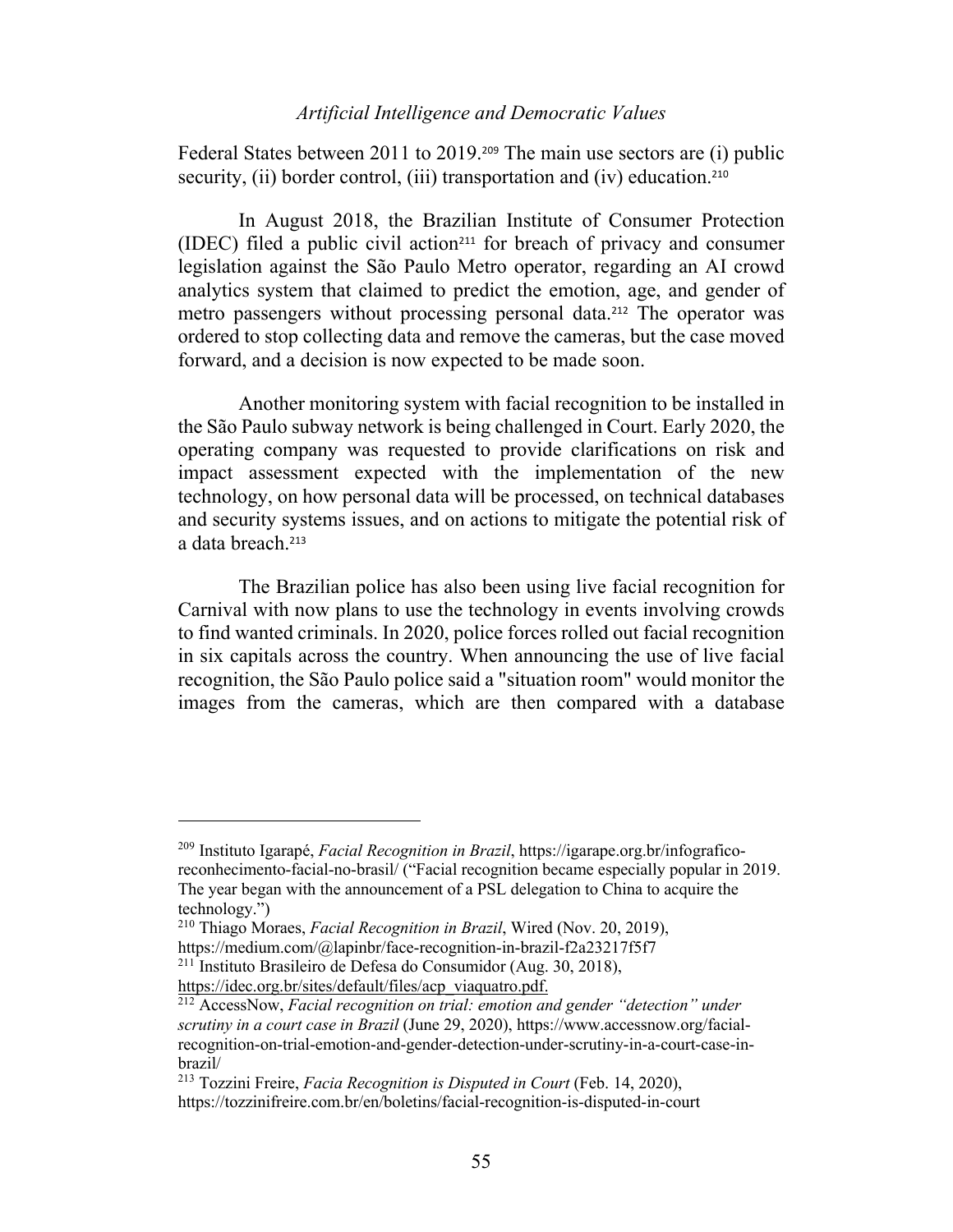managed by a biometrics lab. According to the police, the aim is to reduce the likelihood of mistakes, such as wrongly arresting people. 214

# *OECD/G20 AI Principles*

Brazil has endorsed the OECD and the G20 AI Principles and referred to the OECD Principles as important guidance for the development of its national AI strategy. Brazil has not joined the Global Partnership on AI.

#### *Human Rights*

Brazil is a signatory to many international human rights treaties and conventions and is considered as a free country in the world for the protection of human rights and transparency. 215 *216*

During the 2018 discussions of the Group of Governmental Experts (GGE) on lethal autonomous weapons (LAWS), <sup>217</sup> Brazil issued a joint statement along with Austria and Chile, which proposed to establish an open-ended GGE to negotiate a legally binding instrument to ensure meaningful human control over critical functions in LAWS.<sup>218</sup>

#### *Evaluation*

Brazil does not yet have a national strategy for AI. Brazil has endorsed the OECD/G20 AI Principles and has promoted public

<sup>214</sup> Angelica Mari, *Brazilian police introduces live facial recognition for Carnival,* Brazil Tech (Feb. 25, 2020), https://www.zdnet.com/article/brazilian-police-introduces-livefacial-recognition-for-carnival/

<sup>215</sup> Freedom House, *Freedom in the World 2020 – Brazil* (2020),

https://freedomhouse.org/country/brazil/freedom-world/2020

<sup>216</sup> Human Rights Watch, *World Report 2020: Brazil* (2020), https://www.hrw.org/worldreport/2020/country-chapters/brazil

 $217$  Group of Governmental Experts on emerging technologies in the area of lethal autonomous weapons systems (GGE LAWS) of the High Contracting Parties to the Convention on Prohibitions or Restrictions on the Use of Certain Conventional Weapons Which May Be Deemed to Be Excessively Injurious or to Have Indiscriminate Effects. <sup>218</sup> Proposal for a Mandate to Negotiate a Legally-binding Instrument that Addresses the Legal, Humanitarian and Ethical Concerns Posed by Emerging Technologies in the Area

of Lethal Autonomous Weapons Systems (LAWS), U.N. Doc. CCW/ GGE.2/2018/WP.7 (Aug. 30, 2018)

https://www.unog.ch/80256EDD006B8954/(httpAssets)/3BDD5F681113EECEC12582F E0038B22F/\$file/2018\_GGE+LAWS\_August\_Working+paper\_Austria\_Brazil\_Chile.pd f,